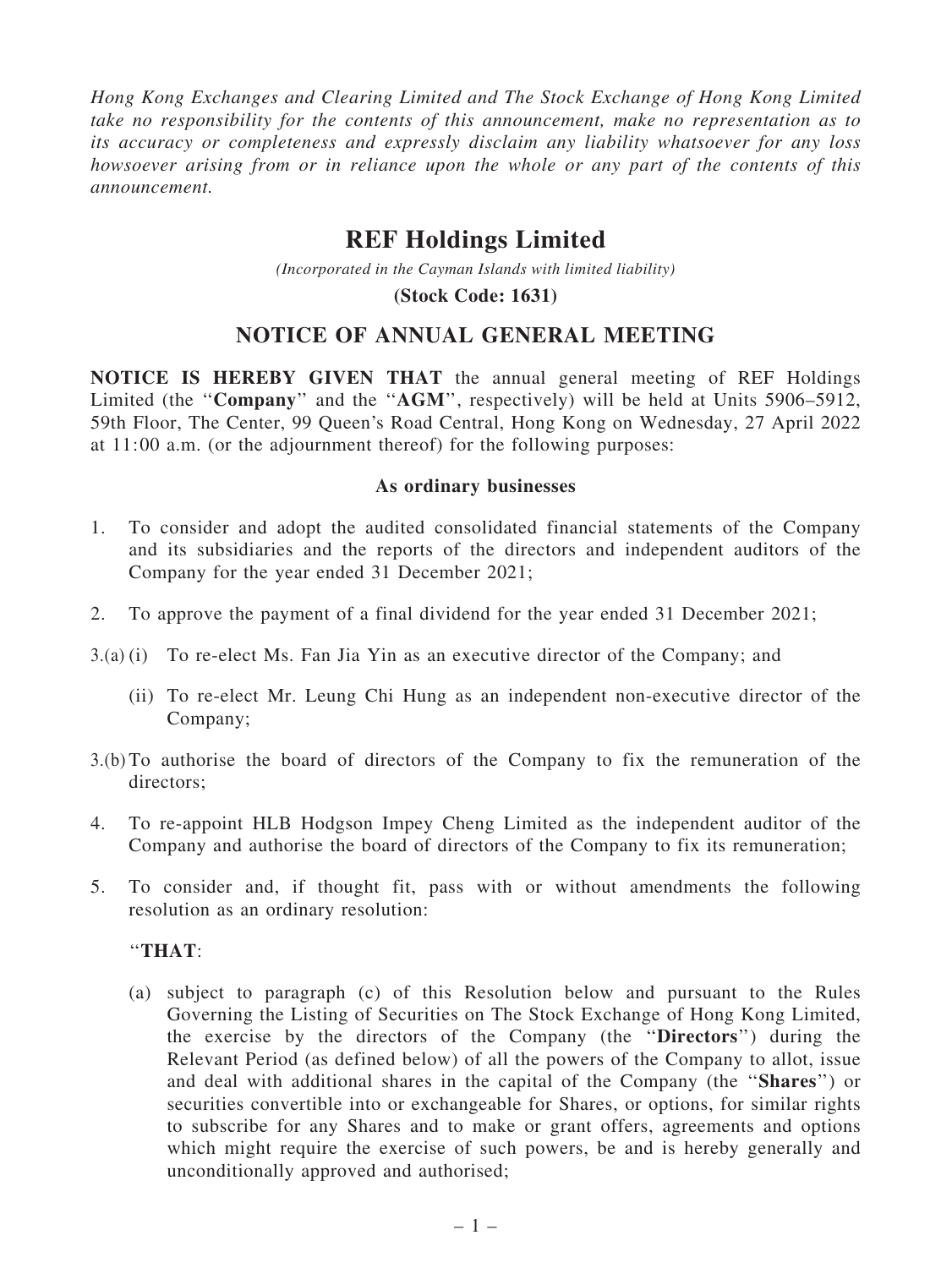- (b) the approval in paragraph (a) of this Resolution above shall be in addition to any other authorisation given to the Directors and shall authorise the Directors during the Relevant Period to make or grant offers, agreements and options which might require the exercise of such powers after the end of the Relevant Period;
- (c) the aggregate number of the Shares allotted or agreed conditionally or unconditionally to be allotted, issued or dealt with (whether pursuant to an option or otherwise) by the Directors pursuant to the approval in paragraph (a) of this Resolution above, otherwise than pursuant to (i) a Rights Issue (as defined below); or (ii) the exercise of any options granted under the share option scheme of the Company; or (iii) any issue of Shares in lieu of the whole or part of a dividend on Shares in accordance with the articles of association of the Company (the ''Articles of Association'') in force from time to time, shall not exceed  $20\%$  of the aggregate number of the Shares in issue as at the date of the passing of this Resolution and such approval shall be limited accordingly; and
- (d) for the purposes of this Resolution:

"Relevant Period" means the period from the date of the passing of this Resolution until whichever is the earliest of:

- (i) the conclusion of the next annual general meeting of the Company; or
- (ii) the expiration of the period within which the next annual general meeting of the Company is required to be held by the Articles of Association, the Companies Law, Cap. 22 (Law 3 of 1961, as consolidated or revised from time to time) of the Cayman Islands or any other applicable laws; or
- (iii) the date on which the authority set out in this Resolution is revoked or varied by way of an ordinary resolution by the shareholders of the Company in general meeting;

"Rights Issue" means an offer of Shares, or offer or issue of options or other similar instruments giving the rights to subscribe for Shares open for a period fixed by the Directors to holders of Shares on the register on a fixed record date in proportion to their then holdings of Shares (subject to such exclusion or other arrangements as the Directors may deem necessary or expedient in relation to fractional entitlements, or having regard to any restrictions or obligations under the laws of, or the requirements of, or the expense or delay which may be involved in determining the existence or extent of any restrictions or obligations under the laws of, or the requirements of, any jurisdiction applicable to the Company or any recognised regulatory body or any stock exchange applicable to the Company).''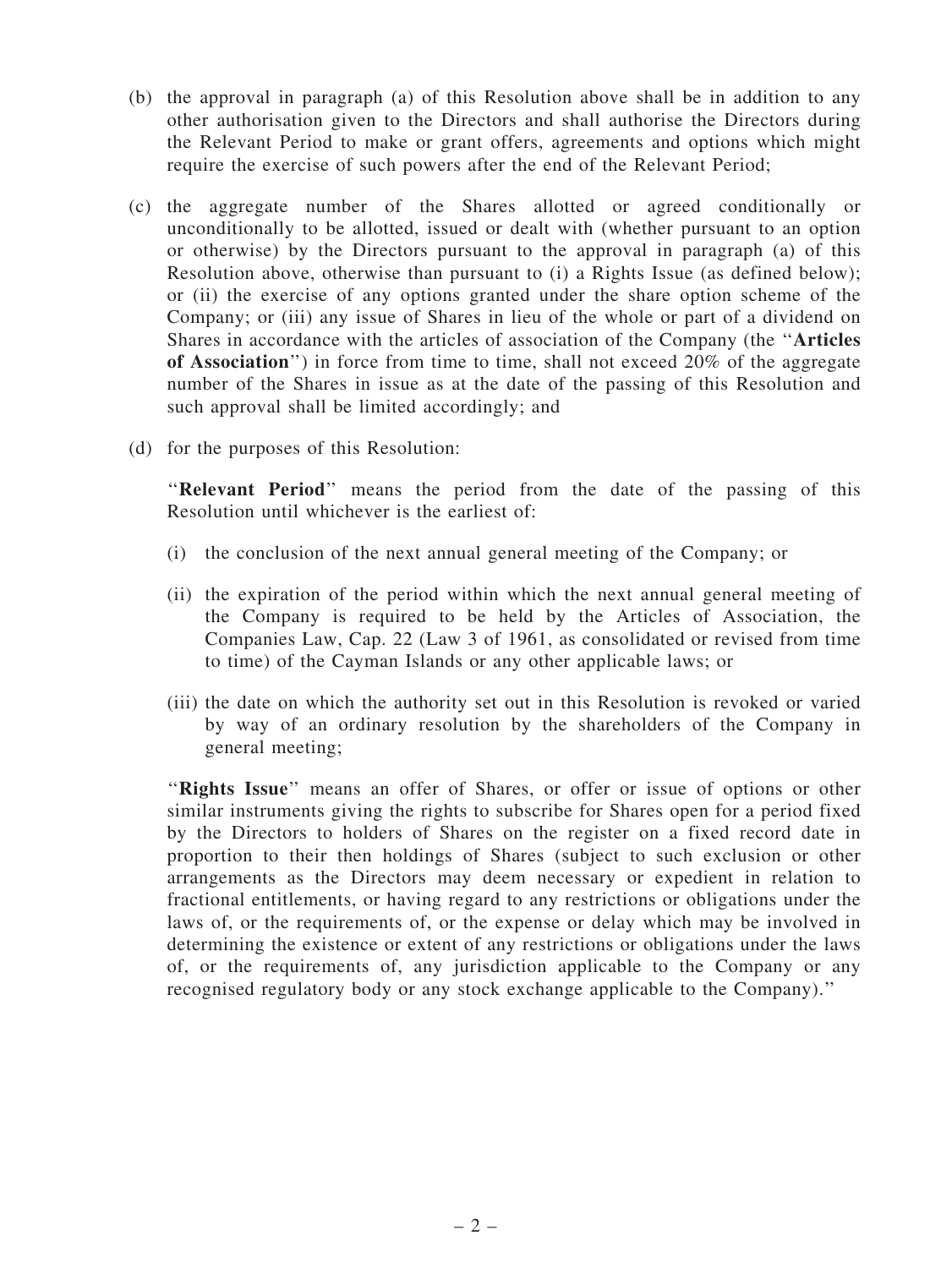6. To consider and, if thought fit, pass with or without amendments the following resolution as an ordinary resolution:

## ''THAT:

- (a) subject to paragraph (b) of this Resolution below, the exercise by the directors of the Company during the Relevant Period (as defined below) of all the powers of the Company to repurchase the issued shares of the Company (the ''Shares'') on The Stock Exchange of Hong Kong Limited (the ''Stock Exchange'') or any other stock exchange on which the Shares may be listed and recognised by the Securities and Futures Commission of Hong Kong (the ''Commission'') and the Stock Exchange for this purpose, subject to and in accordance with the Companies Law, Cap. 22 (Law 3 of 1961, as consolidated or revised from time to time) of the Cayman Islands or any other applicable laws, the Code on Share Buy-backs approved by the Commission and the requirements of the Rules Governing the Listing of Securities on the Stock Exchange, be and is hereby generally and unconditionally approved and authorised;
- (b) the aggregate number of the Shares which may be repurchased by the Company pursuant to the approval in paragraph (a) of this Resolution above during the Relevant Period (as defined below) shall not exceed 10% of the aggregate number of the issued Shares as at the date of the passing of this Resolution and the authority pursuant to paragraph (a) of this Resolution shall be limited accordingly; and
- (c) for the purposes of this Resolution:

"Relevant Period" means the period from the date of the passing of this Resolution until whichever is the earliest of:

- (i) the conclusion of the next annual general meeting of the Company; or
- (ii) the expiration of the period within which the next annual general meeting of the Company is required to be held by the articles of association of the Company, the Companies Law, Cap. 22 (Law 3 of 1961, as consolidated or revised from time to time) of the Cayman Islands or any other applicable laws; or
- (iii) the date on which the authority set out in this Resolution is revoked or varied by way of an ordinary resolution by the shareholders of the Company in general meeting.''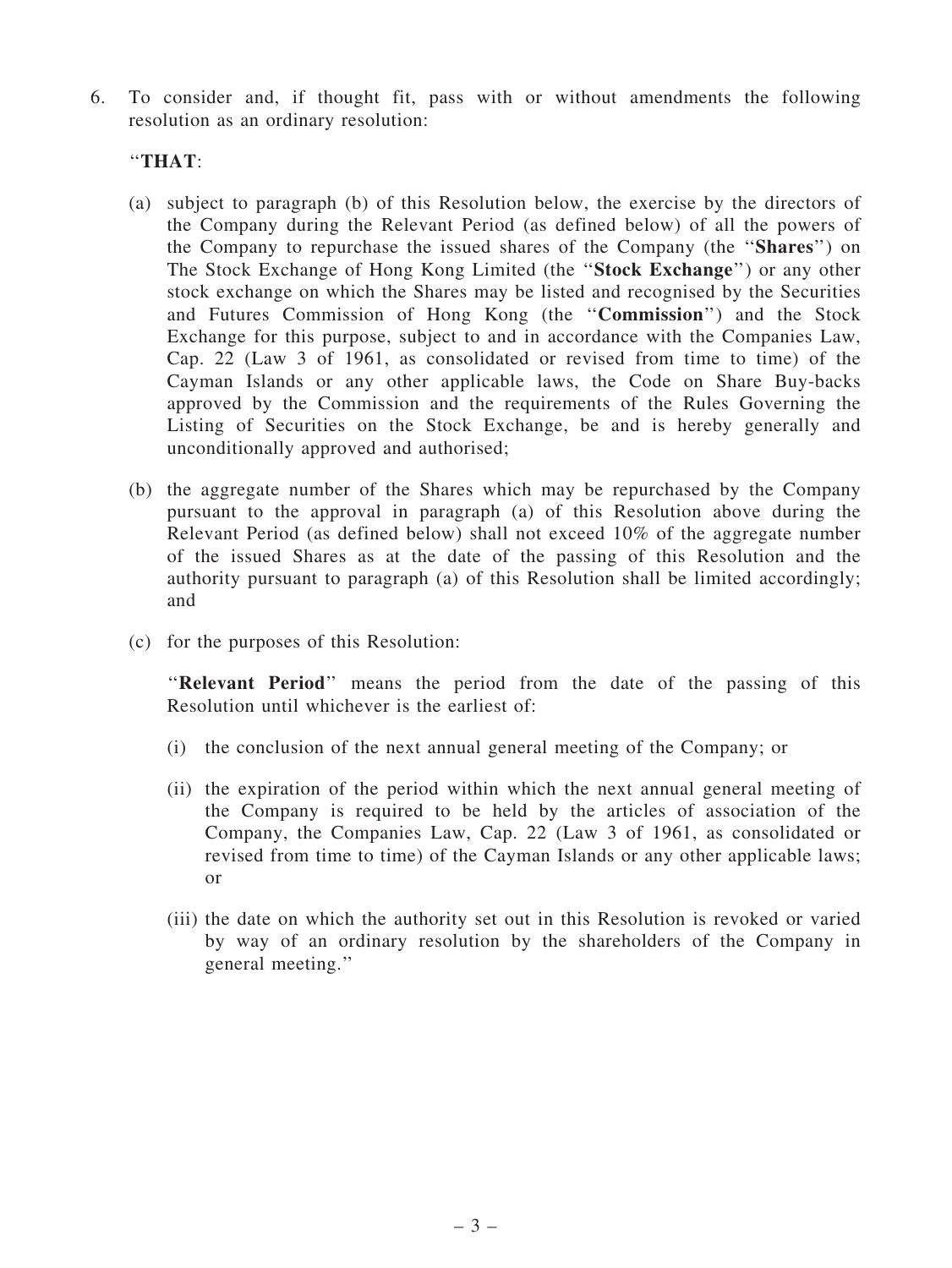7. To consider and, if thought fit, pass with or without amendments the following resolution as an ordinary resolution:

''THAT conditional upon Resolutions no. 5 and no. 6 set out in the notice convening this meeting (the ''Notice'') being passed, the general and unconditional mandate granted to the directors of the Company pursuant to Resolution no. 5 set out in the Notice be and is hereby extended by the addition thereto of an amount representing the aggregate number of the shares in the capital of the Company (the ''Shares'') repurchased under the authority granted pursuant to Resolution no. 6 set out in the Notice, provided that such amount shall not exceed 10% of the aggregate number of the issued Shares as at the date of passing this Resolution.''

> By Order of the Board REF Holdings Limited Lau Man Tak *Chairman*

Hong Kong, 24 March 2022

*Registered Office:* Windward 3 Regatta Office Park PO Box 1350 Grand Cayman KY1-1108 Cayman Islands

*Head Office and Principal Place of Business in Hong Kong:* Units 5906–5912, 59th Floor, The Center 99 Queen's Road Central Hong Kong

*Notes:*

- 1. Any shareholder of the Company (the "Shareholder") entitled to attend and vote at the AGM is entitled to appoint one (or, if he/she/it holds two or more Shares, more than one) proxy to attend and vote instead of him/her/it. A proxy needs not be a Shareholder but must be present in person at the AGM to represent the Shareholder. If more than one proxy is so appointed, the appointment shall specify the number of Shares in respect of which such proxy is so appointed.
- 2. Completion and return of the form of proxy will not preclude a Shareholder from attending and voting in person (or in the case of a Shareholder being a corporation, its duly authorised representative) at the AGM or the poll concerned if he/she/it so wishes. In the event of a Shareholder who has lodged a form of proxy attending the AGM, the form of proxy will be deemed to have been revoked.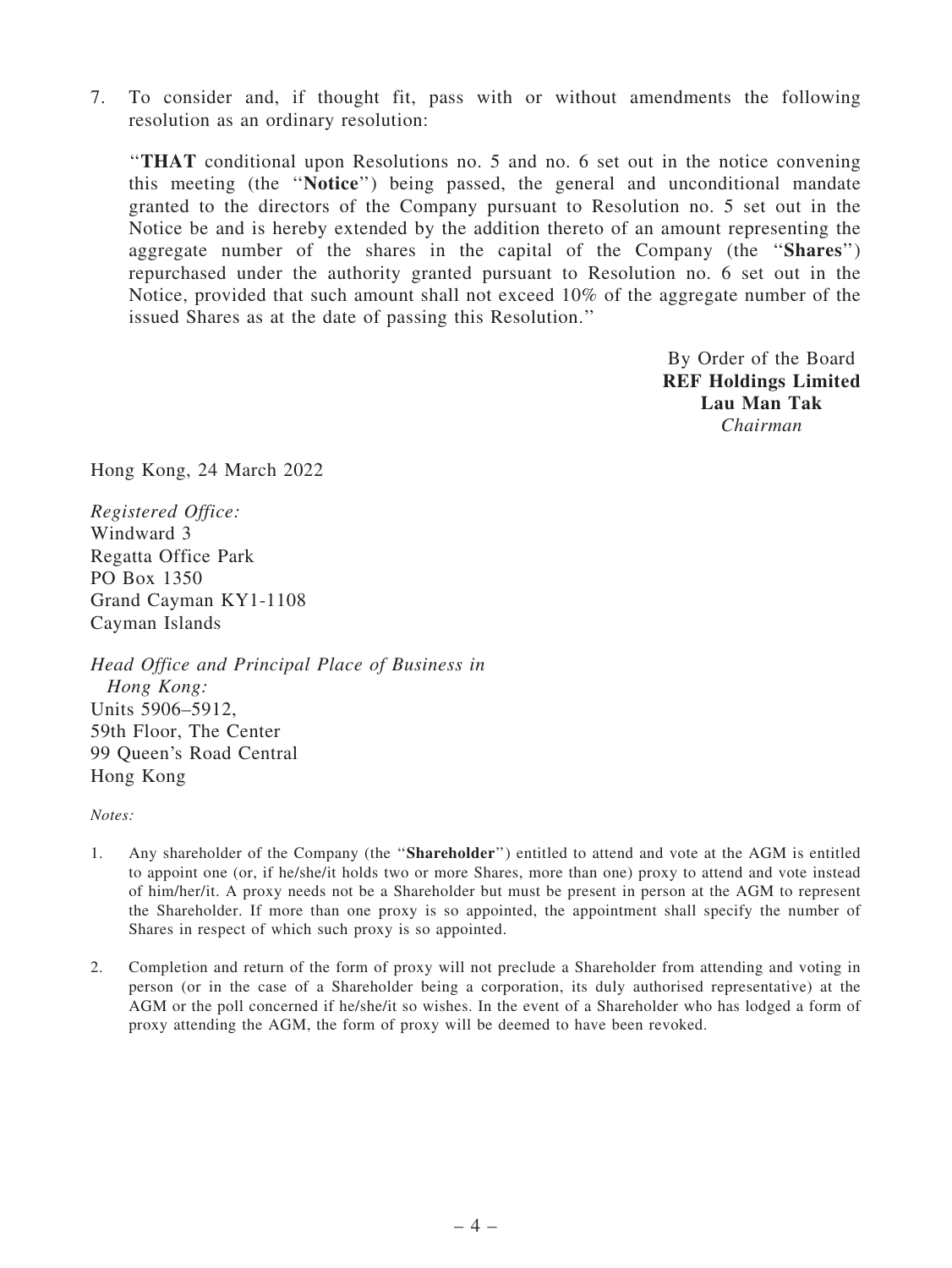- 3. In order to be valid, the duly completed and signed form of proxy must be deposited together with a power of attorney or other authority, if any, under which it is signed or a notarially certified copy of that power or authority, at the office of the Company's branch share registrar and transfer office in Hong Kong, Union Registrars Limited at Suites 3301–04, 33/F., Two Chinachem Exchange Square, 338 King's Road, North Point, Hong Kong as soon as possible but in any event not less than 48 hours before the time appointed for holding the AGM or its adjournment.
- 4. Any corporation which is a Shareholder may, by resolution of its directors or other governing body or by power of attorney, authorise such person as it thinks fit to act as its representative at the AGM. A copy of such resolution, or a form of notice of appointment of corporate representative issued for such purpose or a copy of the relevant power of attorney, together with an up-to-date copy of the Shareholder's constitutive documents and a list of directors or members of the governing body of the Shareholder as at the date of such resolution, or, as the case may be, power of attorney, in each case certified by a director, secretary or a member of the governing body of that Shareholder and notarised, or, in the case of a form of notice of appointment issued as aforesaid, completed and signed in accordance with the instructions thereon or in the case of a power of attorney, a notarised copy of the relevant authority under which it was signed, shall be deposited at the office of the Company's branch share registrar and transfer office in Hong Kong, Union Registrars Limited at Suites 3301–04, 33/F., Two Chinachem Exchange Square, 338 King's Road, North Point, Hong Kong as soon as possible but in any event not less than 48 hours before the time appointed for holding the AGM or its adjournment.
- 5. For determining the entitlement of the Shareholders to attend and vote at the AGM, the register of shareholders of the Company will be closed from Friday, 22 April 2022 to Wednesday, 27 April 2022 (both dates inclusive), during which period no transfer of Shares will be effected. To qualify for attending and voting at the AGM, all transfer documents, accompanied by the relevant share certificates, must be lodged with the Company's branch share registrar and transfer office in Hong Kong, Union Registrars Limited at Suites 3301–04, 33/F., Two Chinachem Exchange Square, 338 King's Road, North Point, Hong Kong for registration not later than 4:00 p.m. on Thursday, 21 April 2022.
- 6. For determining the entitlement of the Shareholders to receive the proposed final dividend (subject to shareholders' approval at the AGM), the register of shareholders of the Company will be closed from Thursday, 5 May 2022 to Wednesday, 11 May 2022 (both dates inclusive), during which period no transfer of Shares will be effected. To qualify for the proposed final dividend, all transfer documents, accompanied by the relevant share certificates, must be lodged with the Company's branch share registrar and transfer office in Hong Kong, Union Registrars Limited at Suites 3301–04, 33/F., Two Chinachem Exchange Square, 338 King's Road, North Point, Hong Kong for registration not later than 4:00 p.m. on Wednesday, 4 May 2022.
- 7. In relation to the proposed Resolution no. 5 above, approval is being sought from the Shareholders for the grant to the Directors of a general mandate to authorise the allotment and issue of Shares under the Rules Governing the Listing of Securities on the Stock Exchange (the "Listing Rules"). The Directors have no immediate plans to issue any new Shares.
- 8. In relation to the proposed Resolution no. 6 above, the Directors wish to state that they will exercise the powers conferred thereby to repurchase Shares only in the circumstances which they consider appropriate for the benefit of the Shareholders. An explanatory statement containing the information necessary to enable the Shareholders to make an informed decision to vote on the proposed resolution as required by the Listing Rules is set out in Appendix II to the Company's circular dated 24 March 2022 (the ''Circular'').
- 9. In compliance with Rule 13.39(4) of the Listing Rules, voting on all proposed resolutions set out in this Notice will be decided by way of a poll.